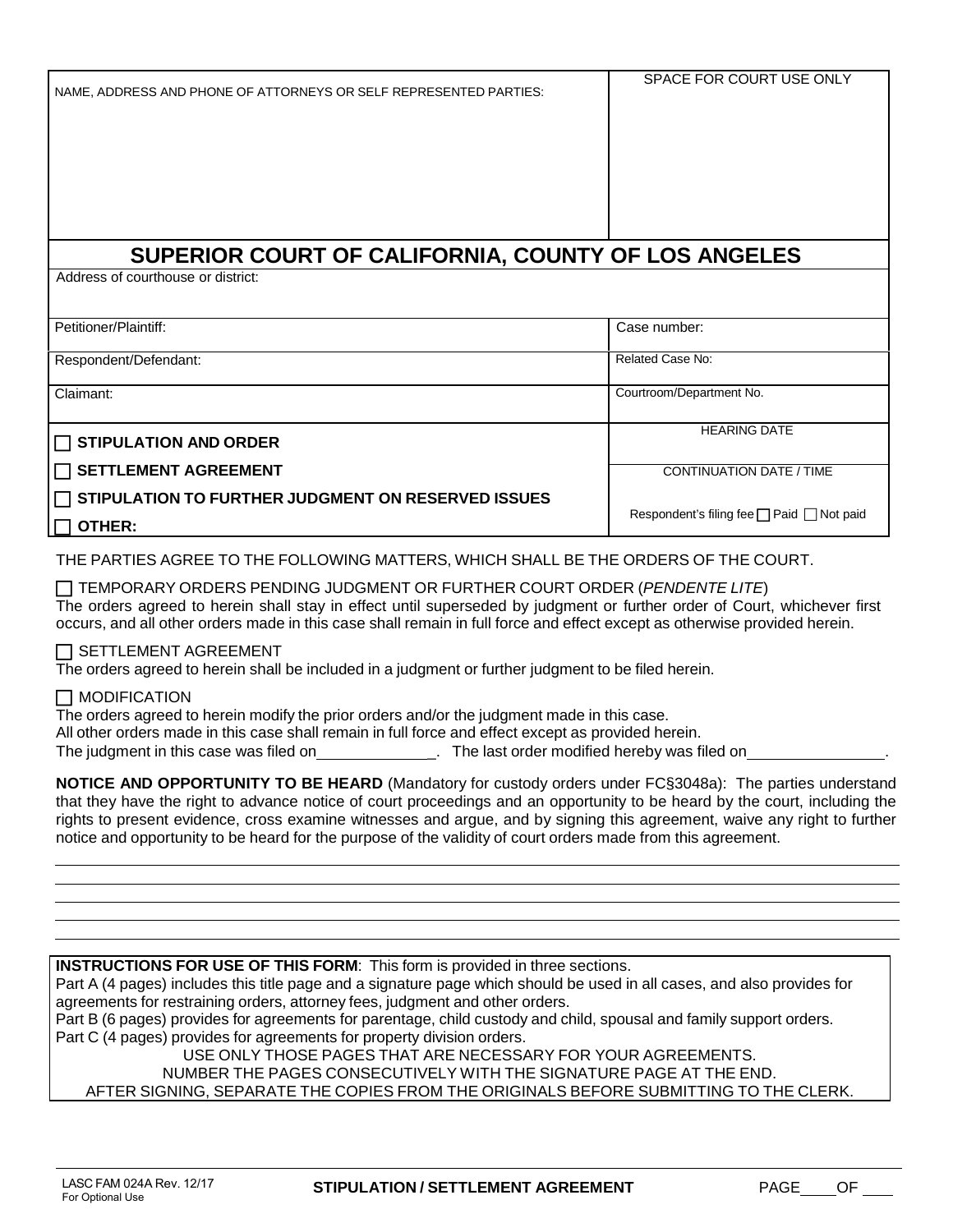| Date:                                                                                                                                                                                                                                                                                                                                                                                                                                                                                                                                                                                                                                                                                                                                                                                                                                                                                                                | Case Name:                                                                                                                                                                       |  | Case Number:                                                                                                                                                                                                                                                                                                                                                                                                                                                                                                                                                                                                                                                                                                                                                                                                                                                                                                                                                                                                                                                                                                                                                                                                                                                                                                                                       |  |
|----------------------------------------------------------------------------------------------------------------------------------------------------------------------------------------------------------------------------------------------------------------------------------------------------------------------------------------------------------------------------------------------------------------------------------------------------------------------------------------------------------------------------------------------------------------------------------------------------------------------------------------------------------------------------------------------------------------------------------------------------------------------------------------------------------------------------------------------------------------------------------------------------------------------|----------------------------------------------------------------------------------------------------------------------------------------------------------------------------------|--|----------------------------------------------------------------------------------------------------------------------------------------------------------------------------------------------------------------------------------------------------------------------------------------------------------------------------------------------------------------------------------------------------------------------------------------------------------------------------------------------------------------------------------------------------------------------------------------------------------------------------------------------------------------------------------------------------------------------------------------------------------------------------------------------------------------------------------------------------------------------------------------------------------------------------------------------------------------------------------------------------------------------------------------------------------------------------------------------------------------------------------------------------------------------------------------------------------------------------------------------------------------------------------------------------------------------------------------------------|--|
| 100. The STANDARD RESTRAINING ORDERS on the summons are terminated (FC§233, §2040).<br>101. PROPERTY RESTRAINING ORDERS: Petitioner Respondent:<br>Shall not transfer, encumber, hypothecate, conceal or in any way dispose of any property, real or personal, whether<br>community, quasi community, or separate, except in the usual course of business or for the necessities of life.<br>Shall notify the other of proposed extraordinary expenditures and shall provide an accounting of such to the court.<br>Shall not cash in, borrow against, cancel, transfer, dispose of, or change the beneficiaries of any insurance or other<br>coverage including life, health, automobile and disability held for the benefit of the parties or any minor child.<br>Shall not incur debts or liabilities for which the other may be held responsible, other than for the necessities of life.<br>Other / Exceptions: |                                                                                                                                                                                  |  |                                                                                                                                                                                                                                                                                                                                                                                                                                                                                                                                                                                                                                                                                                                                                                                                                                                                                                                                                                                                                                                                                                                                                                                                                                                                                                                                                    |  |
| TEMPORARY PROPERTY CONTROL ORDERS:                                                                                                                                                                                                                                                                                                                                                                                                                                                                                                                                                                                                                                                                                                                                                                                                                                                                                   |                                                                                                                                                                                  |  |                                                                                                                                                                                                                                                                                                                                                                                                                                                                                                                                                                                                                                                                                                                                                                                                                                                                                                                                                                                                                                                                                                                                                                                                                                                                                                                                                    |  |
|                                                                                                                                                                                                                                                                                                                                                                                                                                                                                                                                                                                                                                                                                                                                                                                                                                                                                                                      |                                                                                                                                                                                  |  | 102. Petitioner Sales Respondent shall have the temporary use, possession and control of the following property:                                                                                                                                                                                                                                                                                                                                                                                                                                                                                                                                                                                                                                                                                                                                                                                                                                                                                                                                                                                                                                                                                                                                                                                                                                   |  |
|                                                                                                                                                                                                                                                                                                                                                                                                                                                                                                                                                                                                                                                                                                                                                                                                                                                                                                                      |                                                                                                                                                                                  |  |                                                                                                                                                                                                                                                                                                                                                                                                                                                                                                                                                                                                                                                                                                                                                                                                                                                                                                                                                                                                                                                                                                                                                                                                                                                                                                                                                    |  |
|                                                                                                                                                                                                                                                                                                                                                                                                                                                                                                                                                                                                                                                                                                                                                                                                                                                                                                                      |                                                                                                                                                                                  |  | 103. Petitioner <b>F</b> Respondent shall have the temporary use, possession and control of the following property:                                                                                                                                                                                                                                                                                                                                                                                                                                                                                                                                                                                                                                                                                                                                                                                                                                                                                                                                                                                                                                                                                                                                                                                                                                |  |
| the following representations:<br>exchanged.<br>the community has liability.<br>(4) This waiver is knowingly, intelligently, and voluntarily entered into by each of the parties.                                                                                                                                                                                                                                                                                                                                                                                                                                                                                                                                                                                                                                                                                                                                    | facts and information regarding that party's earnings, accumulations, and expenses.<br>noncompliance with those obligations will result in the court setting aside the judgment. |  | 104. SEPARATE STIPULATION RE WAIVER OF FINAL DECLARATION OF DISCLOSURE (FC§2105, Optional):<br>The parties waive the requirements of FC§2105a for service on the other of a final declaration of disclosure and make<br>(1) Both parties have complied with FC§2104 and the preliminary declarations of disclosure have been completed and<br>(2) Both parties have completed and exchanged a current income and expense declaration, that includes all material<br>(3) Both parties have fully complied with FC§2102 and have fully augmented the preliminary declarations of disclosure,<br>including disclosure of all material facts and information regarding the characterization of all assets and liabilities, the<br>valuation of all assets that are contended to be community property or in which it is contended the community has an<br>interest, and the amounts of all obligations that are contended to be community obligations or for which it is contended<br>(5) Each party understands that this waiver does not limit the legal disclosure obligations of the parties, but rather is a<br>statement under penalty of perjury that those obligations have been fulfilled. Each party further understands that<br>This stipulation may be used in place of Stipulation and Waiver of Final Declaration of Disclosure (FL-144) |  |
| THE UNDERSIGNED DECLARE UNDER PENALTY OF PERJURY UNDER THE LAWS OF THE STATE OF<br>CALIFORNIA THAT THE FACTS STATED IN THE FORGOING WAIVER OF FINAL DECLARATION OF DISCLOSURE<br>ARE TRUE AND CORRECT.                                                                                                                                                                                                                                                                                                                                                                                                                                                                                                                                                                                                                                                                                                               |                                                                                                                                                                                  |  |                                                                                                                                                                                                                                                                                                                                                                                                                                                                                                                                                                                                                                                                                                                                                                                                                                                                                                                                                                                                                                                                                                                                                                                                                                                                                                                                                    |  |
|                                                                                                                                                                                                                                                                                                                                                                                                                                                                                                                                                                                                                                                                                                                                                                                                                                                                                                                      |                                                                                                                                                                                  |  |                                                                                                                                                                                                                                                                                                                                                                                                                                                                                                                                                                                                                                                                                                                                                                                                                                                                                                                                                                                                                                                                                                                                                                                                                                                                                                                                                    |  |
|                                                                                                                                                                                                                                                                                                                                                                                                                                                                                                                                                                                                                                                                                                                                                                                                                                                                                                                      | SIGN HERE FOR THE ABOVE OPTIONAL DISCLOSURE WAIVER ONLY                                                                                                                          |  |                                                                                                                                                                                                                                                                                                                                                                                                                                                                                                                                                                                                                                                                                                                                                                                                                                                                                                                                                                                                                                                                                                                                                                                                                                                                                                                                                    |  |
|                                                                                                                                                                                                                                                                                                                                                                                                                                                                                                                                                                                                                                                                                                                                                                                                                                                                                                                      |                                                                                                                                                                                  |  |                                                                                                                                                                                                                                                                                                                                                                                                                                                                                                                                                                                                                                                                                                                                                                                                                                                                                                                                                                                                                                                                                                                                                                                                                                                                                                                                                    |  |
| Petitioner 's Signature                                                                                                                                                                                                                                                                                                                                                                                                                                                                                                                                                                                                                                                                                                                                                                                                                                                                                              |                                                                                                                                                                                  |  | <b>Respondent 's Signature</b>                                                                                                                                                                                                                                                                                                                                                                                                                                                                                                                                                                                                                                                                                                                                                                                                                                                                                                                                                                                                                                                                                                                                                                                                                                                                                                                     |  |

105. OTHER ORDERS: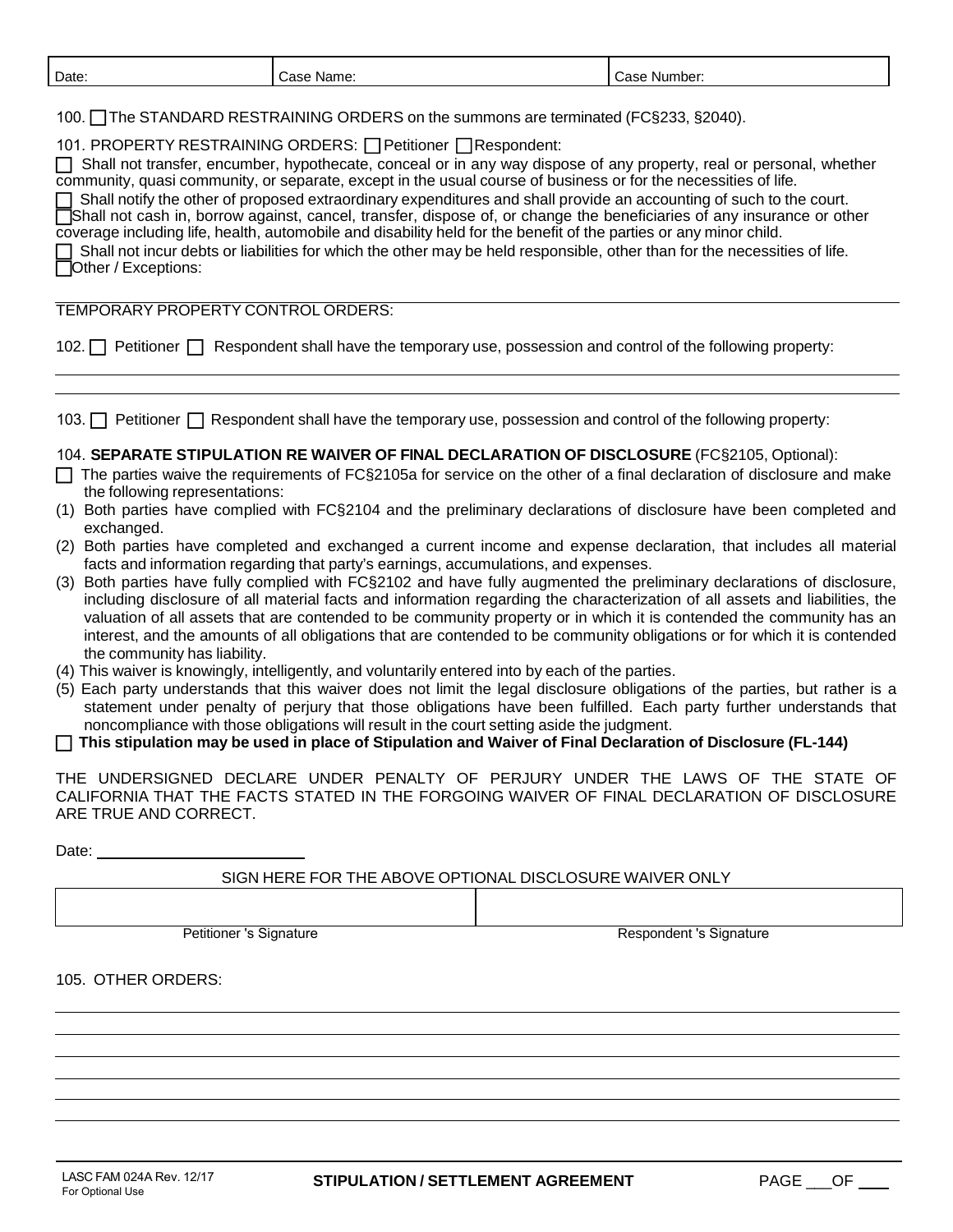|  | Date: | aseث<br>Name. | Number:<br>aseث |
|--|-------|---------------|-----------------|
|--|-------|---------------|-----------------|

| ,我们也不能会在这里,我们也不能会在这里,我们也不能会在这里,我们也不能会在这里,我们也不能会在这里,我们也不能会在这里,我们也不能会不能会不能会。""我们,我们 |                                                                                                                        |
|-----------------------------------------------------------------------------------|------------------------------------------------------------------------------------------------------------------------|
|                                                                                   |                                                                                                                        |
|                                                                                   |                                                                                                                        |
|                                                                                   |                                                                                                                        |
|                                                                                   |                                                                                                                        |
|                                                                                   |                                                                                                                        |
|                                                                                   |                                                                                                                        |
|                                                                                   |                                                                                                                        |
|                                                                                   |                                                                                                                        |
|                                                                                   |                                                                                                                        |
|                                                                                   |                                                                                                                        |
|                                                                                   | <u> 2008 - Andreas Andreas Andreas Andreas Andreas Andreas Andreas Andreas Andreas Andreas Andreas Andreas Andreas</u> |
|                                                                                   |                                                                                                                        |
|                                                                                   | ,我们也不会有什么。""我们的人,我们也不会有什么?""我们的人,我们也不会有什么?""我们的人,我们也不会有什么?""我们的人,我们也不会有什么?""我们的人                                       |
|                                                                                   |                                                                                                                        |
|                                                                                   | ,一个人都是一个人的人,一个人都是一个人的人,一个人都是一个人的人,一个人都是一个人的人,一个人都是一个人的人,一个人都是一个人的人,一个人都是一个人的人,一个人                                      |
|                                                                                   |                                                                                                                        |
|                                                                                   |                                                                                                                        |
|                                                                                   |                                                                                                                        |
|                                                                                   |                                                                                                                        |
|                                                                                   |                                                                                                                        |
|                                                                                   |                                                                                                                        |

106. **ATTORNEY FEE ORDERS** (FC§§270-72, 2030-32, 7640):

 $\Box$  The issue of attorney's fees and costs for either party is reserved until further order of court.

Petitioner  $\Box$  Respondent  $\Box$  Claimant shall pay to attorney for  $\Box$  Petitioner  $\Box$  Respondent  $\Box$  Claimant, as a

- contributory share of the payee's attorney fees and costs, the sum of  $\frac{1}{2}$  , payable by \_\_\_\_\_\_\_
- OR payable in installments of \$ per month on the day of each month commencing and continuing until paid in full.
- $\Box$  If any \_ \_\_\_\_\_\_\_ installments remain unpaid for \_\_\_\_\_\_ or more days after the due date, the entire remaining balance shall become immediately due and payable and shall bear interest at the legal rate from the date of default.
- □ Neither party shall be responsible for the attorney fees and costs of the other except as otherwise ordered herein or in any other court order.

#### 107. **OTHER ORDERS**:

108.  $\Box$  Each of the parties shall, upon demand, execute and deliver all documents necessary to carry out the terms of this stipulation / agreement, and upon failure to do so, the court, upon appropriate application, may appoint the Clerk of the Superior Court as its commissioner to execute documents specified by court order (LASC Local Rule 3.213c).

109. **This agreement covers all matters in dispute in this hearing / Order to Show Cause / motion / trial.** 

110.  $\Box$  All issues not resolved by this agreement are reserved for determination at a further hearing or trial.

111. This hearing / Order to Show Cause / motion / trial is continued to at  $a.m./p.m.$  in Department  $a.m./p.m.$  in Department  $a.m./p.m.$  Ton the following issues only:

## 112. **ORDERS RELATING TO JUDGMENTS ONLY**:

113.  $\Box$  The parties waive their rights to a trial and to notice of trial for the purpose of having the court grant a judgment pursuant to the terms of this agreement which may be heard by a court commissioner sitting as a judge pro tem.

114.  $\Box$  All parties waive the right to appeal, to request a statement of decision, and to move for a new trial.

115. The parties were married on  $\blacksquare$  and separated on .

116.  $\Box$  Respondent was served with the summons herein on  $\Box$  or first appeared herein on  $\Box$ 

117. ■ The parties' marital status shall terminate upon filing of the judgment of dissolution unless a later date is specified here:  $(FC\$ §2339-40).

118. The parties are the parents of each minor child named in the petition or complaint filed herein and a judgment establishing the parent child relationship may be granted herein under the Uniform Parentage Act (FC§7600-7730).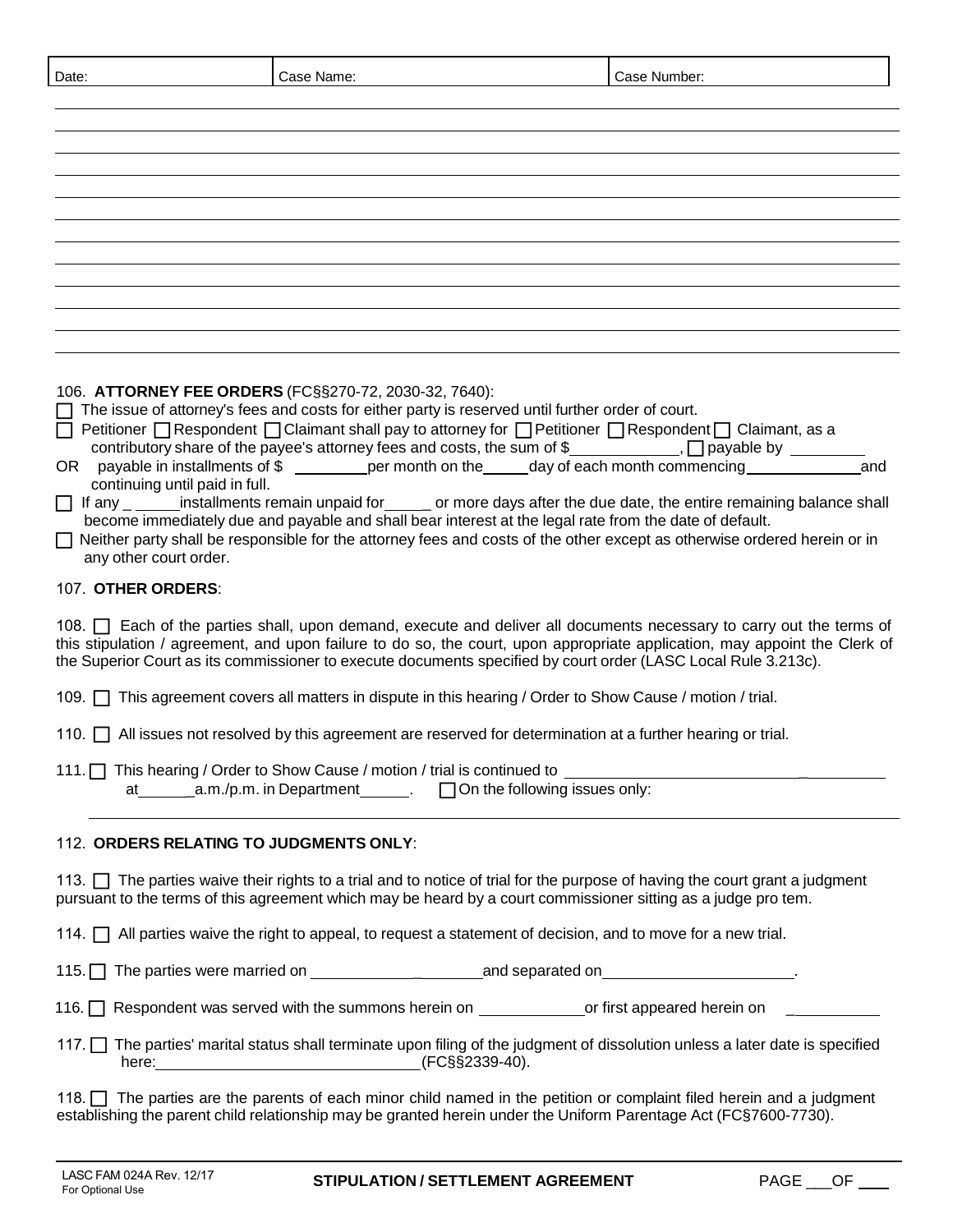| Date.<br>Name:<br>Number:<br>׳ימר<br>Case<br>.75F |  |
|---------------------------------------------------|--|
|---------------------------------------------------|--|

119. The attorney for the  $\Box$  Petitioner  $\Box$  Respondent, or that party if unrepresented, shall, within 10 days, prepare a judgment according to this agreement and submit it to the other party's attorney, or to the other party if unrepresented, for approval as to the form and content thereof and then file it with the court. If either party or attorney fails to prepare or approve the judgment, or file objections to it within 10 days of service, the other party or attorney may prepare and submit the judgment to the court with a proof of service on the other party or attorney. (See LA Local Rule 5.16, CRC Rule 3.1590 and CCP§664.6).

120. The court is requested to sign this agreement to make these orders effective immediately as temporary orders pending the filing of the judgment. (Otherwise these agreements do not become orders until filing of the judgment)

121.  $\Box$  All prior orders made in this case shall terminate upon the filing of this agreement.

122.

I HAVE READ AND I AGREE TO EACH PAGE OF THIS DOCUMENT AND ANY ATACHMENTS. I UNDERSTAND THAT, UNLESS OTHERWISE STATED HEREIN, THESE AGREEMENTS ARE TO BE COURT ORDERS AND THAT WILLFUL VIOLATION OF COURT ORDERS MADE AS A RESULT OF THESE AGREEMENTS MAY SUBJECT THE PARTY IN VIOLATION TO CIVIL OR CRIMINAL PENALTIES, OR BOTH.

| Petitioner 's Signature              | Respondent 's Signature              |
|--------------------------------------|--------------------------------------|
|                                      |                                      |
|                                      |                                      |
| Attorney for Petitioner 's Signature | Attorney for Respondent 's Signature |
| IT IS SO ORDERED.                    |                                      |
|                                      |                                      |
|                                      | Judge of the Superior Court          |
|                                      |                                      |
|                                      |                                      |
|                                      |                                      |
|                                      |                                      |
|                                      |                                      |
|                                      |                                      |
|                                      |                                      |
|                                      |                                      |
|                                      |                                      |
|                                      |                                      |
|                                      |                                      |
|                                      |                                      |
|                                      |                                      |
|                                      |                                      |
|                                      |                                      |
|                                      |                                      |
|                                      |                                      |
|                                      |                                      |
|                                      |                                      |
|                                      |                                      |
|                                      |                                      |
|                                      |                                      |
|                                      |                                      |
|                                      | PAGE 4 of 5                          |
|                                      |                                      |